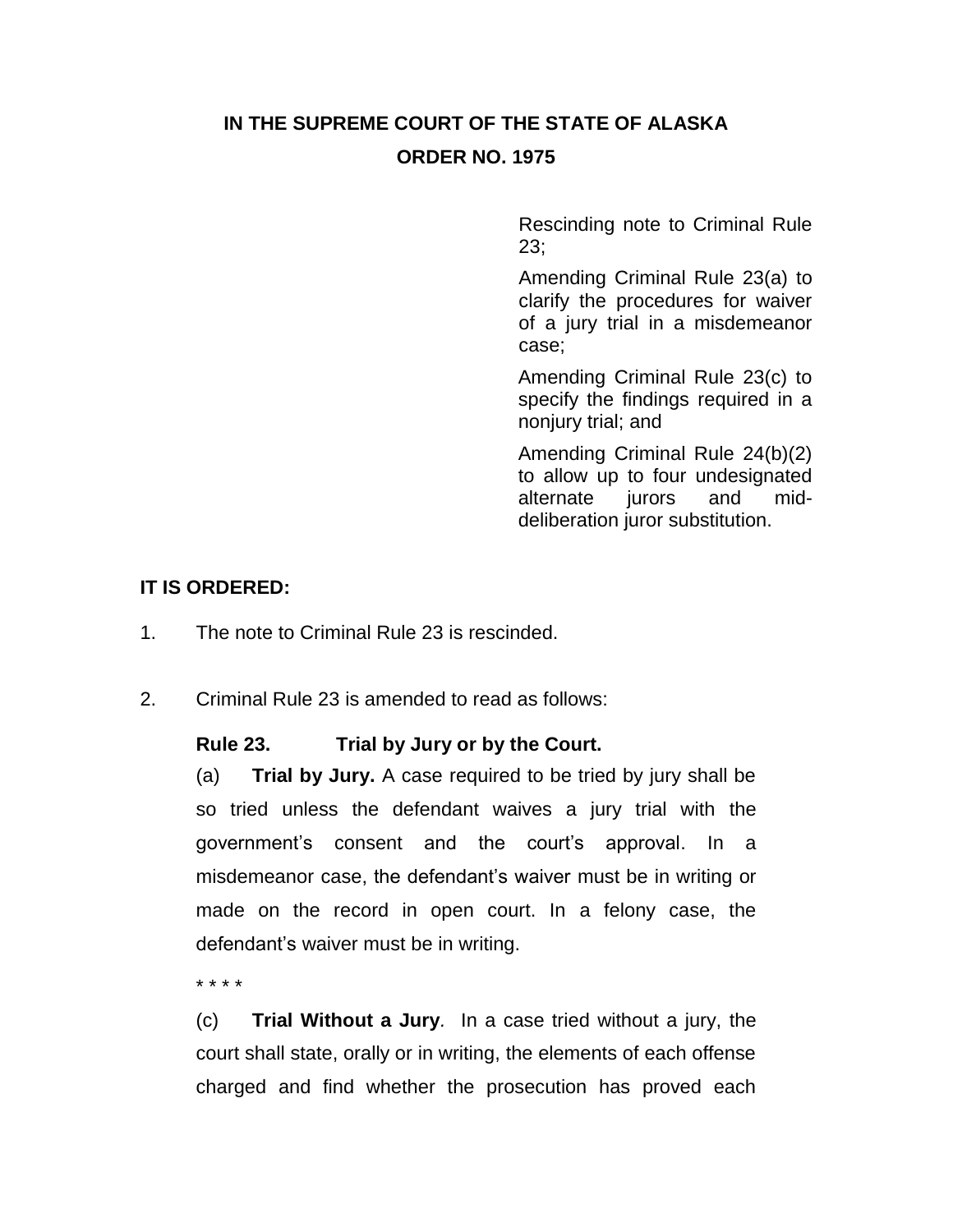element beyond a reasonable doubt. The court shall also state the burden of proof for any defense asserted by the defendant and whether the burden has been met.

3. Criminal Rule 24 is amended to read as follows:

#### **Rule 24. Jurors.**

\* \* \* \*

(b) **Alternate Jurors.**

\* \* \* \*

(2) *Procedures.*

(A) The court may direct that not more than four jurors in addition to the regular panel be called and impaneled to sit as alternate jurors. Alternate jurors in the order in which they are called shall replace jurors who, prior to the time the jury retires to consider its verdict, become disqualified or unable to perform their duties. The additional peremptory challenges allowed by section (b)(1)(B) may be used against an alternate juror only, and the other peremptory challenges allowed by these rules may not be used against an alternate juror; or

(B) The court may direct that not more than four jurors be called and impaneled in addition to the number of jurors required by law to comprise the jury. The court may excuse jurors who, prior to the time the jury retires to consider its verdict, become disqualified or unable to perform their duties. If more than the required number are left on the jury when the jury is ready to retire, the clerk in open court shall select at random the names of a sufficient number of jurors to reduce the jury to the number required by law.

(C) The court may retain and renumber alternate jurors selected under (b)(2)(A) or (B) after the jury retires to deliberate.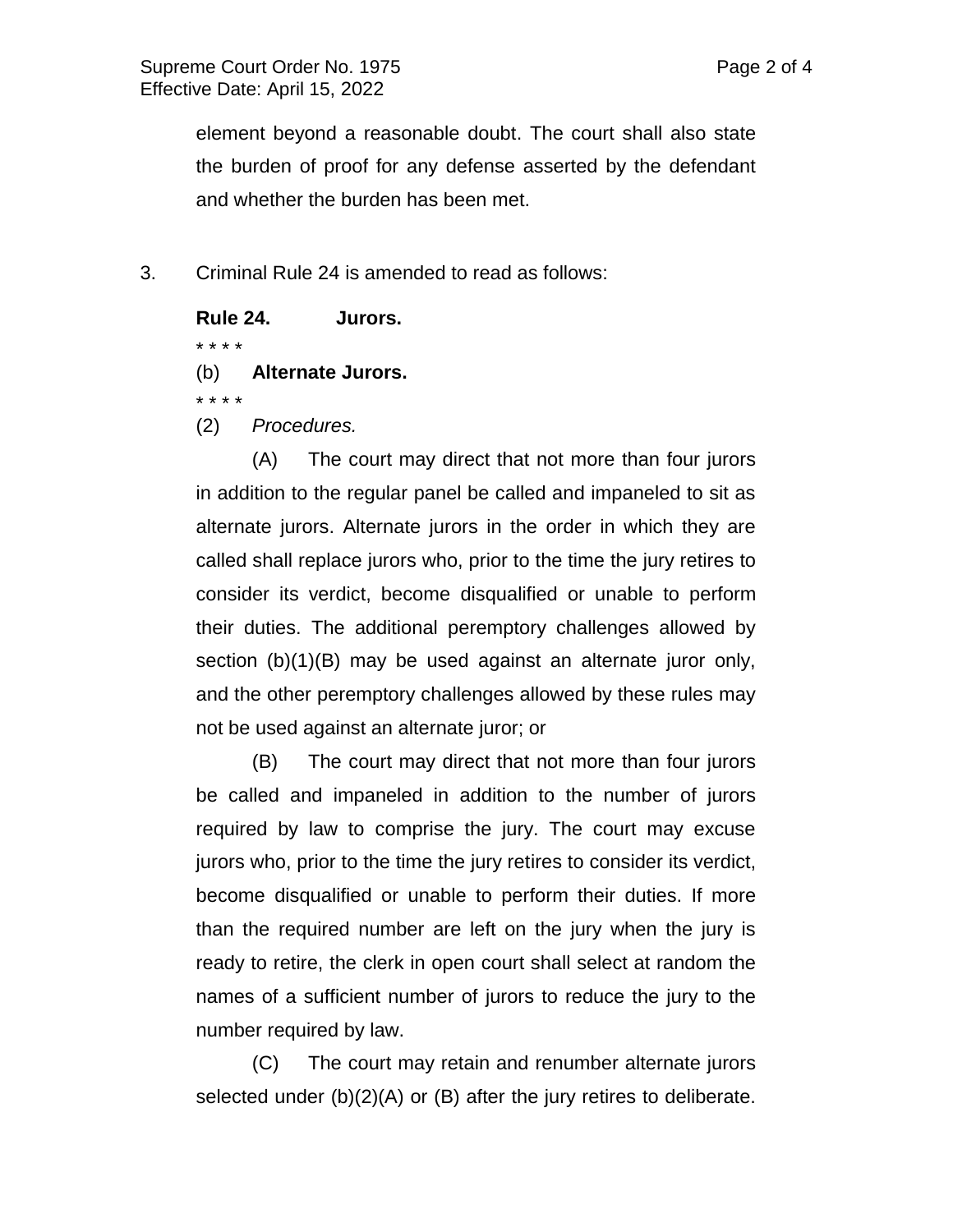The court shall instruct all retained alternate jurors that, until discharged, the jurors must not:

- (i) communicate with any person, including other jurors, on any subject connected with the trial;
- (ii) allow any other person to discuss the case in the juror's presence;
- (iii) conduct any investigation or research concerning the case;
- (iv) read, view, or listen to any reports about the case in any form; and
- (v) form any conclusions about the case.

(D) If a juror becomes disqualified or unable to perform juror duties after deliberations have begun, the court has the discretion, after giving the parties an opportunity to present arguments for or against juror substitution, to replace the juror with an alternate juror. The parties' consent is not required.

The court must ensure that the alternate juror has complied with the court's instructions. The court must ensure that the alternate juror will set aside any opinion formed about the case. The court must instruct the jury to begin its deliberations anew. The court must also inquire of each juror individually, outside the presence of the other jurors, and determine whether each juror can set aside any opinion formed during deliberations, and consult and exchange views with the other jurors, including the alternate, when deliberations begin anew.

(c) **Challenges for Cause.** \* \* \* \*